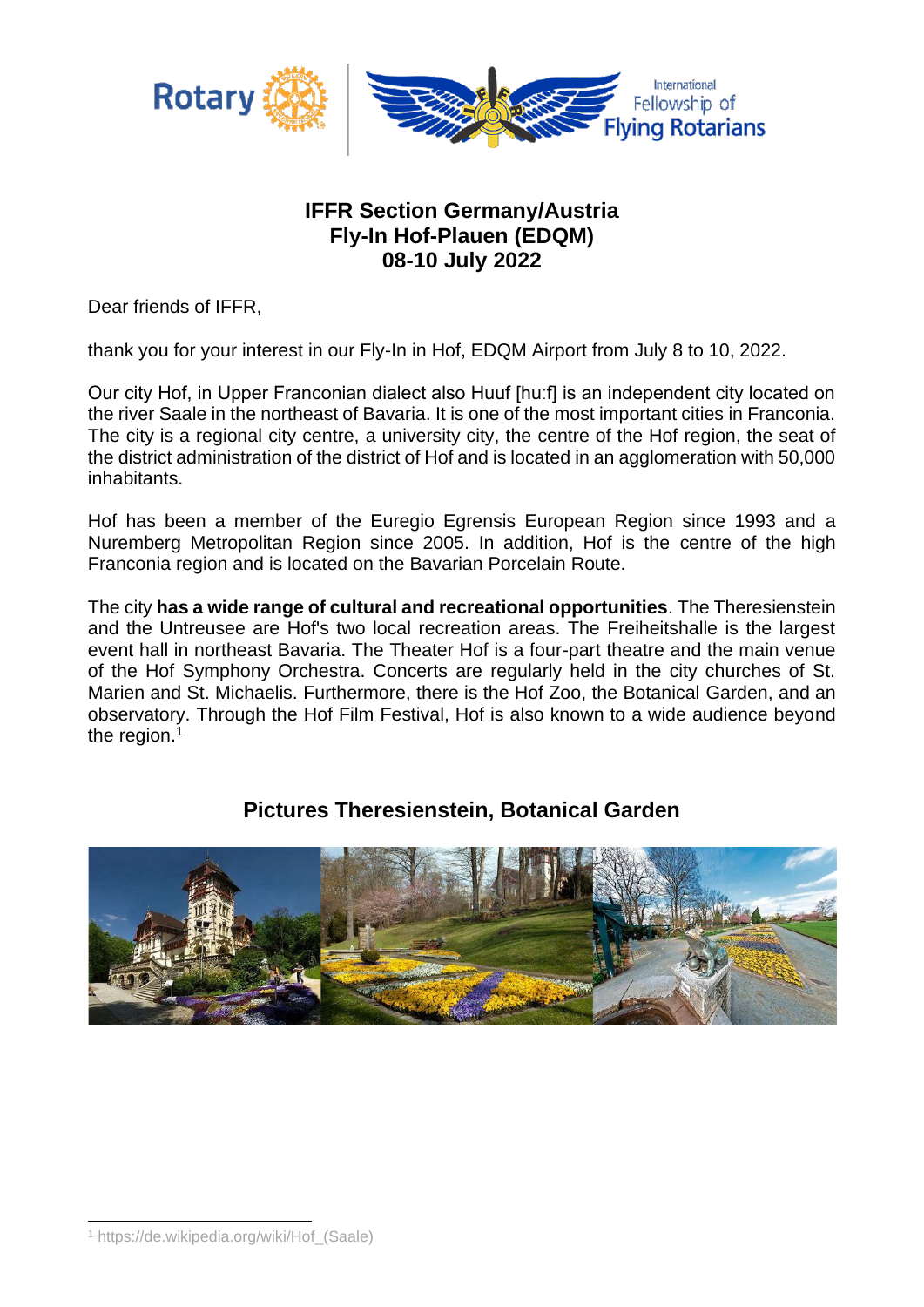## **Pictures Freiheitshalle, Theater Hof, Hotel Central**



### **Pictures Hof Airport**



On **Friday** afternoon, after a snack at the hotel, we will start our stay with an exciting city walk and get an overview of the city of Hof in the north-east of Bavaria with its 50,000 inhabitants.

On **Saturday**, our half-day excursion will take us to the "Deutsch-Deutsches" Museum in Mödlareuth (Little Berlin). A lecture and a guided tour of the museum on the history of a divided village are planned.

*The Americans called it "Little Berlin", this village at the end of the world that became a symbol of German division just like its big brother. In Mödlareuth there was a wall, but no checkpoint. For over 37 years it was not possible to legally cross the border to get from one part of the village to the other. Here was a restricted area on one side and a crowd of visitors on the other. Here it was forbidden to wave or greet from East to West. 2*



On **Saturday** afternoon we will hold a triangle flight photo competition. You will receive a short briefing on this in advance. After dinner together at the Hof airport, we will go straight to participating in the benefit event.

### **Our hotel is only a 10-minute drive away.**

<sup>2</sup> https://moedlareuth.de/geschichte.html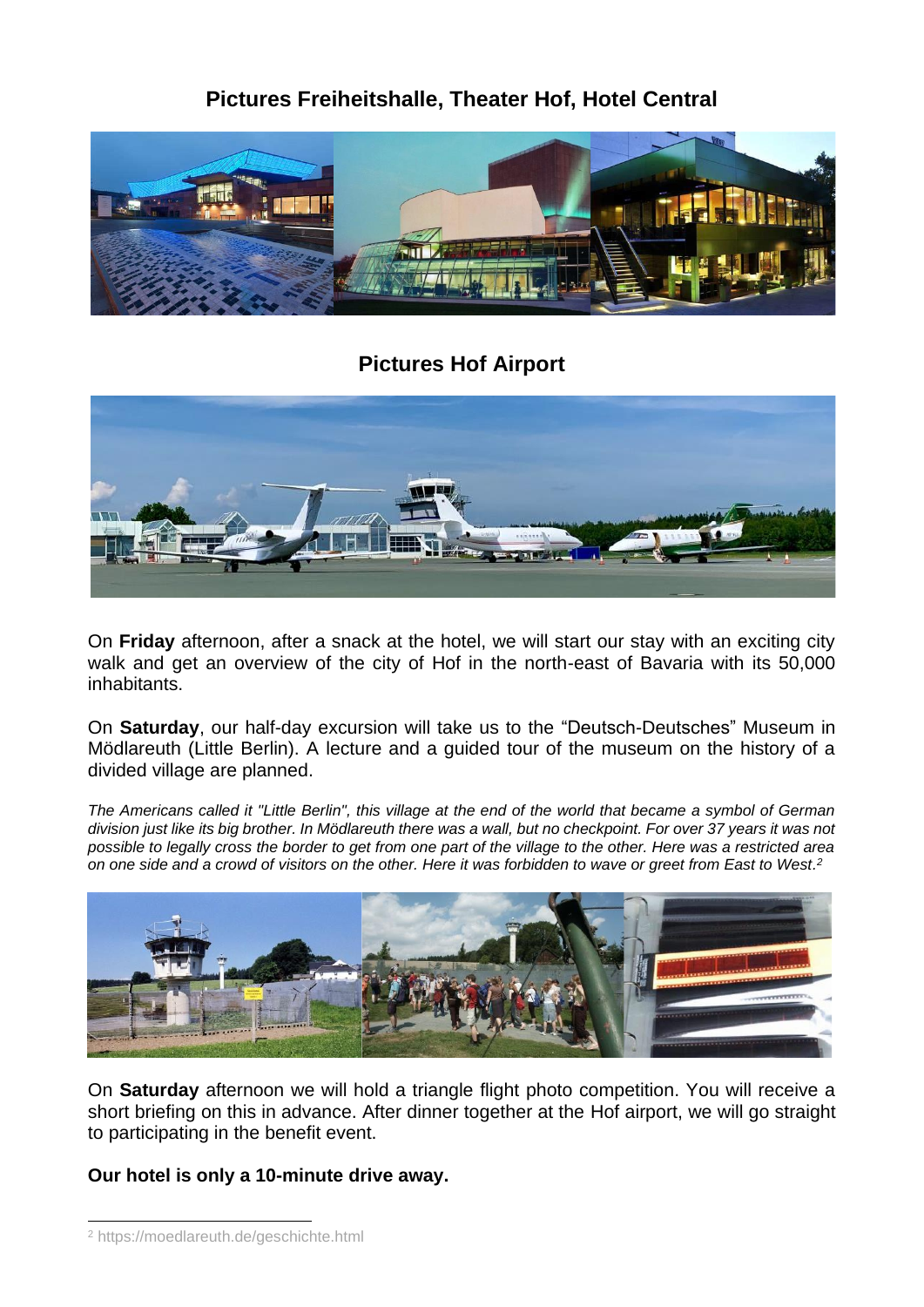We will stay at the **Hotel Central** in Hof, where a room contingent has been reserved for us until **15.04.2021.**

#### **The prices are incl. breakfast buffet per room and night:**

Double room Comfort & Business - 145€ Single room Comfort & Business - 110€

Participants are kindly requested to make their reservations by e-mail or telephone, indicating the name of the hotel and quoting the keyword **"IFFR-Rotary"**:

E-mail: info@hotel-central-hof.de Telephone: +49 9281 6050

Please note: In order to speed up the check-in on the day of arrival, please give the desired invoice address at booking process.

#### **For the program I ask you to transfer a lump sum\* of € 160.- p.p. to the club account of the Rotary Club Hof-Bayern by 01.05.2022:**

#### **Rotary Club Hof-Bayern**

Bank: VR-Bank Hof eG IBAN: DE84 7806 0896 0000 0787 00 Intended use: IFFR Fly-In Hof-Plauen (EDQM)

The number of participants is limited to a **maximum of 50 persons**. Please register by email to our secretary: u.zapf@zapfnet.de

**\***The amount includes Champagne reception and snack / guided tour through Hof / entrance, lecture, guided tour through museum / dinner at the restaurant (Friday) / lunch (Saturday) / bus transport museum / transfer shuttle

#### **Useful data:**

**Hotel** website: www.hotel-central-hof.de E-mail: info@hotel-central-hof.de Telephone: +49 9281 6050

**Airport Hof** website: www.airport-hof.de Telephone: +49 9292 977271

**Secretary** Ulrich Zapf E-mail: u.zapf@zapfnet.de

**President** Werner Kropf E-mail: werner.kropf@kropf-solutions.com Telephone: +49 171 235 9875

I look forward to your participation and specially to seeing you again in person.

Yours sincerely Werner Kropf President 2021/22 Rotary Club Hof-Bavaria